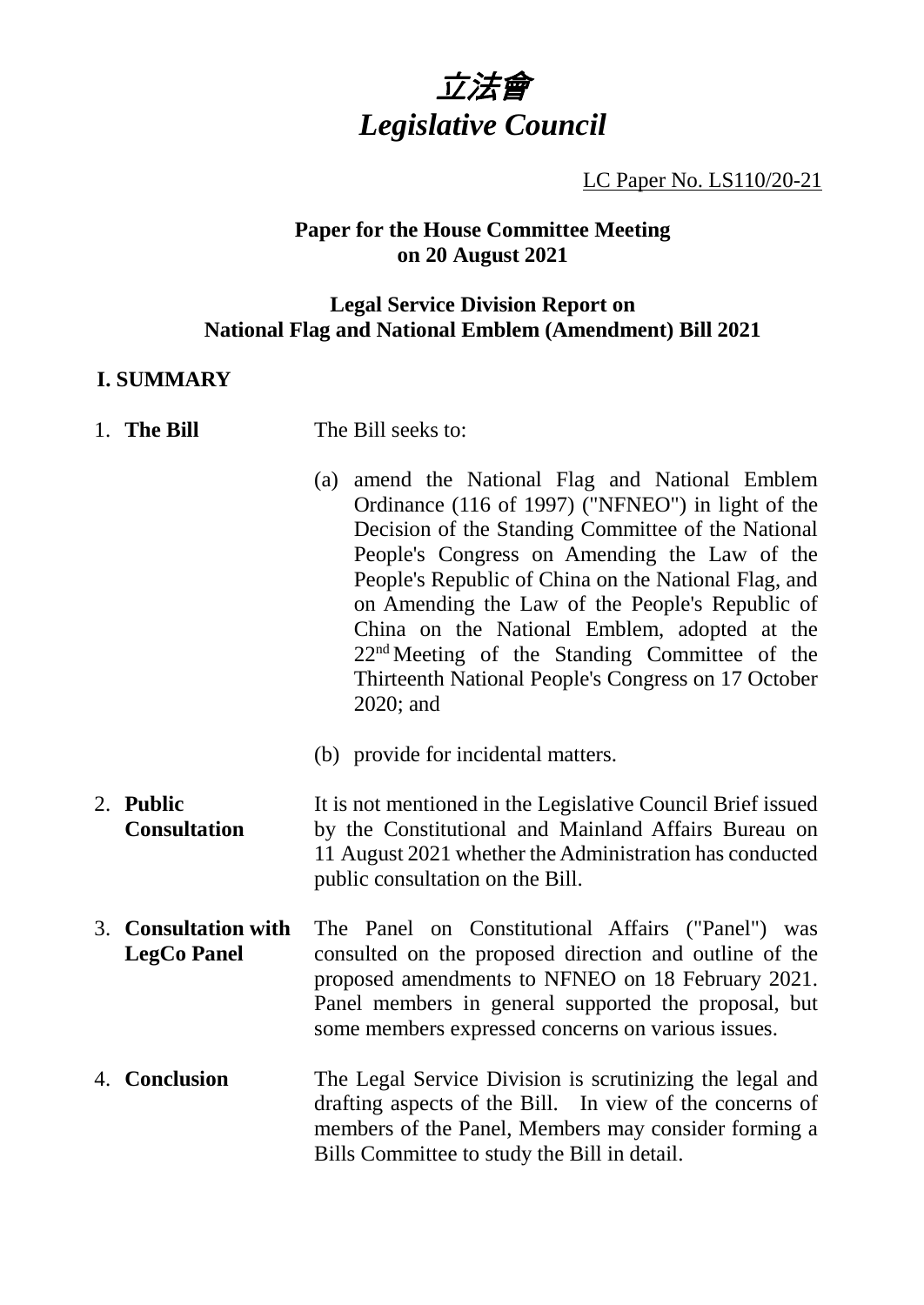#### **II. REPORT**

The date of First Reading of the Bill is 18 August 2021. Members may refer to the Legislative Council ("LegCo") Brief (File Reference: CMAB S/F (1) to E4/1) issued by the Constitutional and Mainland Affairs Bureau on 11 August 2021 for further details.

#### **Object of the Bill**

2. The Bill seeks to amend the National Flag and National Emblem Ordinance (116 of 1997) ("NFNEO") in light of the Decision of the Standing Committee of the National People's Congress on Amending the Law of the People's Republic of China on the National Flag ("the National Flag Law"), and on Amending the Law of the People's Republic of China on the National Emblem ("the National Emblem Law"), adopted at the 22nd Meeting of the Standing Committee of the Thirteenth National People's Congress on 17 October 2020; and to provide for incidental matters.

### **Background**

3. The National Flag Law and the National Emblem Law have been listed in Annex III to the Basic Law ("BL"). According to BL 18(2), the national laws listed in Annex III to BL shall be applied locally by way of promulgation or legislation by the Hong Kong Special Administrative Region ("HKSAR"). The National Flag Law and the National Emblem Law have been applied locally by legislation through the enactment of NFNEO since July 1997.

4. The amended National Flag Law and the amended National Emblem Law came into force on 1 January 2021. According to paragraphs 2 and 3 of the LegCo Brief, HKSAR has the constitutional responsibility to implement the two amended national laws locally and the Administration proposes to do by amending NFNEO instead of by promulgation, having regard to the common law system practised in Hong Kong, as well as the fact that the two national laws have been implemented in Hong Kong by NFNEO.

#### **Provisions of the Bill**

5. The Bill seeks to amend NFNEO to implement the relevant provisions in the amended National Flag Law and the amended National Emblem Law that are applicable to HKSAR. The salient amendments proposed by the Bill are summarized below.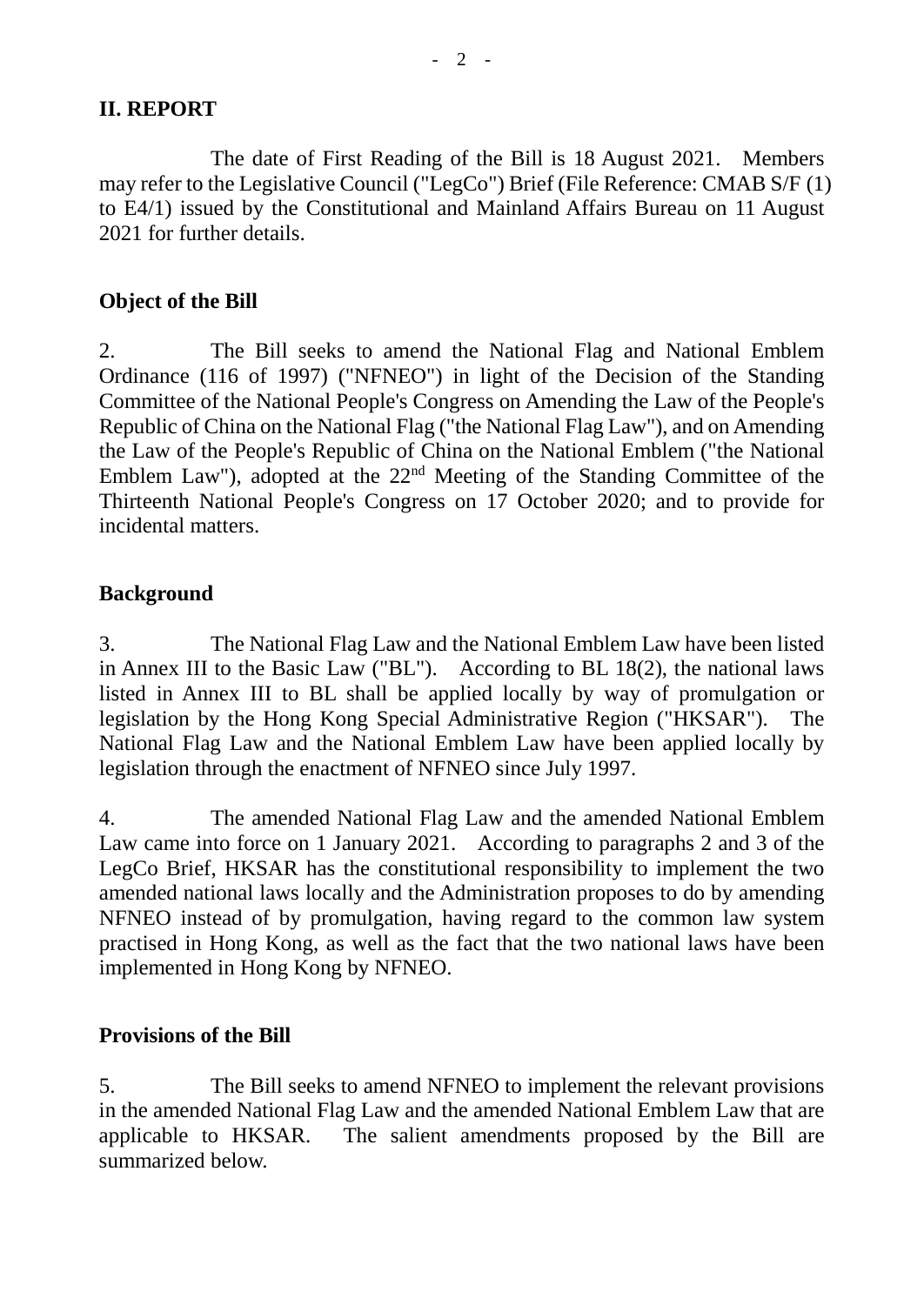# Preamble

6. Clause 4 of the Bill proposes to add a preamble to explain the objects of NFNEO, namely, to preserve the dignity of the national flag and national emblem of the People's Republic of China ("PRC") being a symbol and sign of PRC, to regulate their use, to enhance citizen awareness of PRC, and to promote patriotism.

# Use of national flag and national emblem

7. Clause 5 of the Bill seeks to amend section 3 of NFNEO by empowering the Chief Executive:

- (a) to stipulate the organizations that must use the design of the national emblem in a prominent position on the home page of their websites (proposed new section 3(2A)); and
- (b) to make stipulations in relation to the recovery and disposal of national flags and national emblems (proposed new section 3(3A)).

8. Clause 5 also proposes to add a new section 3(3B) to provide for a standard version of the design of the national flag and national emblem for online use to be published on a website of the Government.

# National flag and national emblem not to be used inappropriately

9. Clause 6 of the Bill seeks to amend section 4 of NFNEO to provide for additional circumstances in which the national flag and national emblem must not be used or disposed of inappropriately. For example, the Bill proposes that a national flag or a national emblem must not be displayed upside down, must not be displayed or used in a way that undermines the dignity of the national flag or the national emblem, and must not be discarded at will.

10. Clause 7 proposes to add a new section 4A to NFNEO to provide for the etiquette for taking part in or attending a national flag raising ceremony.

# Manufacture of the national flag and national emblem

11. Currently, under section 5(1) of NFNEO, the national flags for flying must be manufactured in HKSAR by enterprises designated by the Central People's Government ("CPG"); and under section 5(3) of NFNEO, the display or use of the national emblem in unusual dimensions is subject to the prior approval of CPG. Clause 8 of the Bill seeks to amend section 5(1) and (3) of NFNEO to remove such requirements.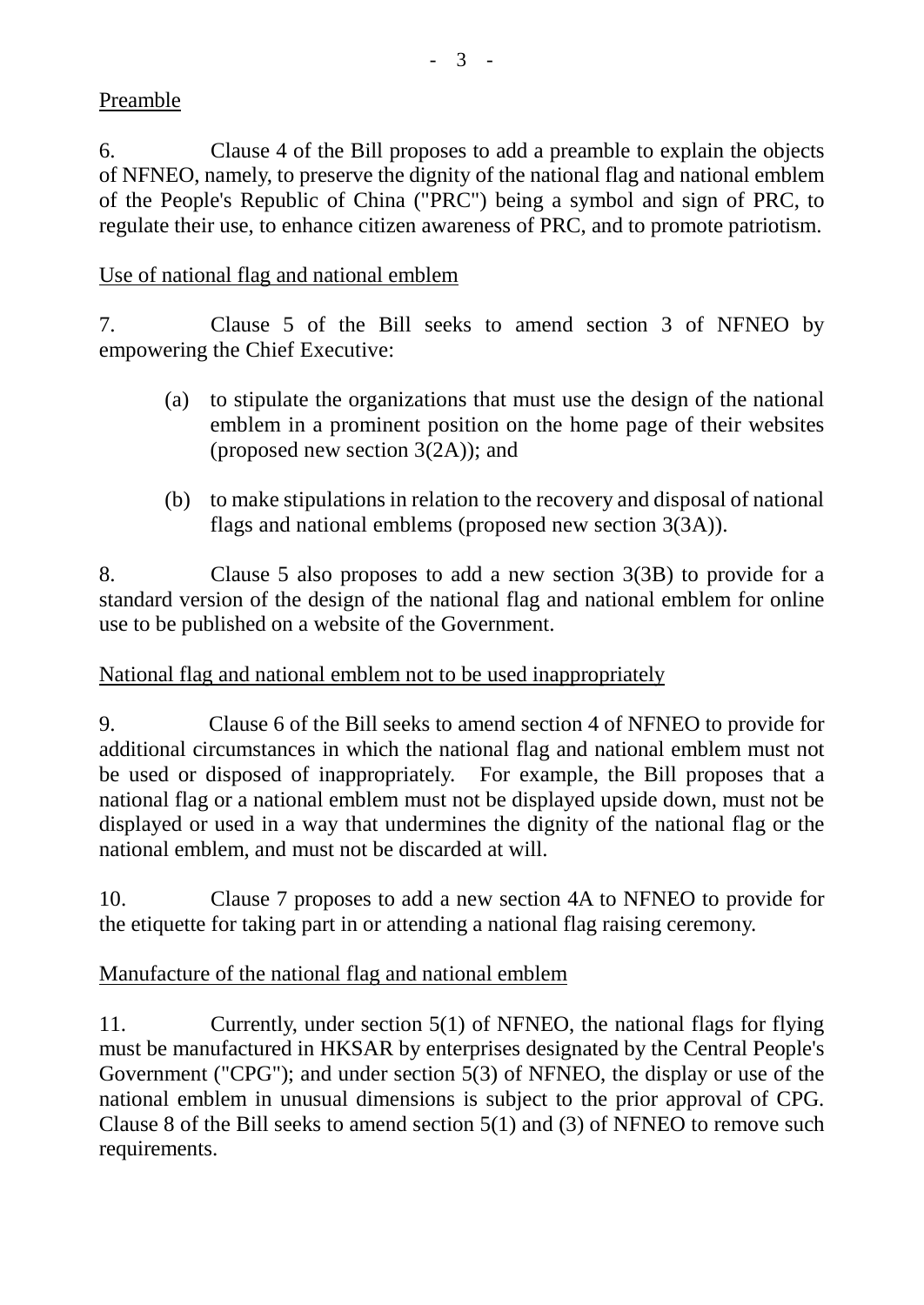### Prohibition on certain uses of national flag and national emblem

12. Clause 9 of the Bill seeks to amend section 6 of NFNEO by also prohibiting the display or use of:

- (a) the national flag or its design in registered designs<sup>[1](#page-3-0)</sup> or commercial advertisements; and
- (b) the national emblem or its design in registered designs, commercial advertisements or products in everyday life.

### Protection of national flag and national emblem

13. Clause 10 of the Bill proposes to replace the existing offence provision in section 7 of NFNEO with a new section 7. Under the proposed new section 7(1), a person would commit an offence if the person publicly and intentionally (as opposed to "wilfully" under the existing section 7) desecrates the national flag or national emblem by burning, mutilating, scrawling on, defiling or trampling on it or its image or in any other way. The proposed new section 7(6) seeks to define "desecrate", in relation to the national flag or national emblem, as undermining the dignity of the national flag or national emblem as a symbol and sign of PRC.

14. Further, under the proposed new section 7(2), a person would commit an offence if, with intent to desecrate the national flag or national emblem, the person intentionally publishes<sup>[2](#page-3-1)</sup> a desecration of the national flag or national emblem by burning, mutilating, scrawling on, defiling or trampling on it or its image or in any other way.

15. The proposed maximum penalty for the offences referred to in paragraphs 13 and 14 above is a fine at level 5 (i.e. \$50,000) and imprisonment for three years, which is the same as that for the offence provided in the existing section 7 of NFNEO.

16. The proposed new section 7(5) seeks to extend the prosecution time  $bar<sup>3</sup>$  $bar<sup>3</sup>$  $bar<sup>3</sup>$  for the proposed offences to (a) one year after the date on which the offence is discovered by, or comes to the notice of, the Commissioner of Police; or (b) two years after the date on which the offence is committed, whichever is the earlier.

<span id="page-3-0"></span><sup>&</sup>lt;sup>1</sup> The proposed new section 6(4) seeks to define "registered design" as having the meaning given by section 2(1) of the Registered Designs Ordinance (Cap. 522) which defines the term to mean

<span id="page-3-1"></span>a design registered by the Registrar of Designs under section 25 of Cap. 522.<br><sup>2</sup> The proposed new section 7(6) seeks to provide that "publish" includes (a) to communicate to the public in any form, including speaking, writing, printing, displaying notices, broadcasting, screening and playing of tapes or other recorded material; and (b) to distribute, disseminate or make available to the public.

<span id="page-3-2"></span><sup>&</sup>lt;sup>3</sup> Under section 26 of the Magistrates Ordinance (Cap. 227), in any case of an offence, other than an indictable offence, where no time is limited by any enactment for making any complaint or laying any information in respect of such offence, such complaint shall be made or such information shall be laid within six months from the time when the matter of such complaint or information respectively arose.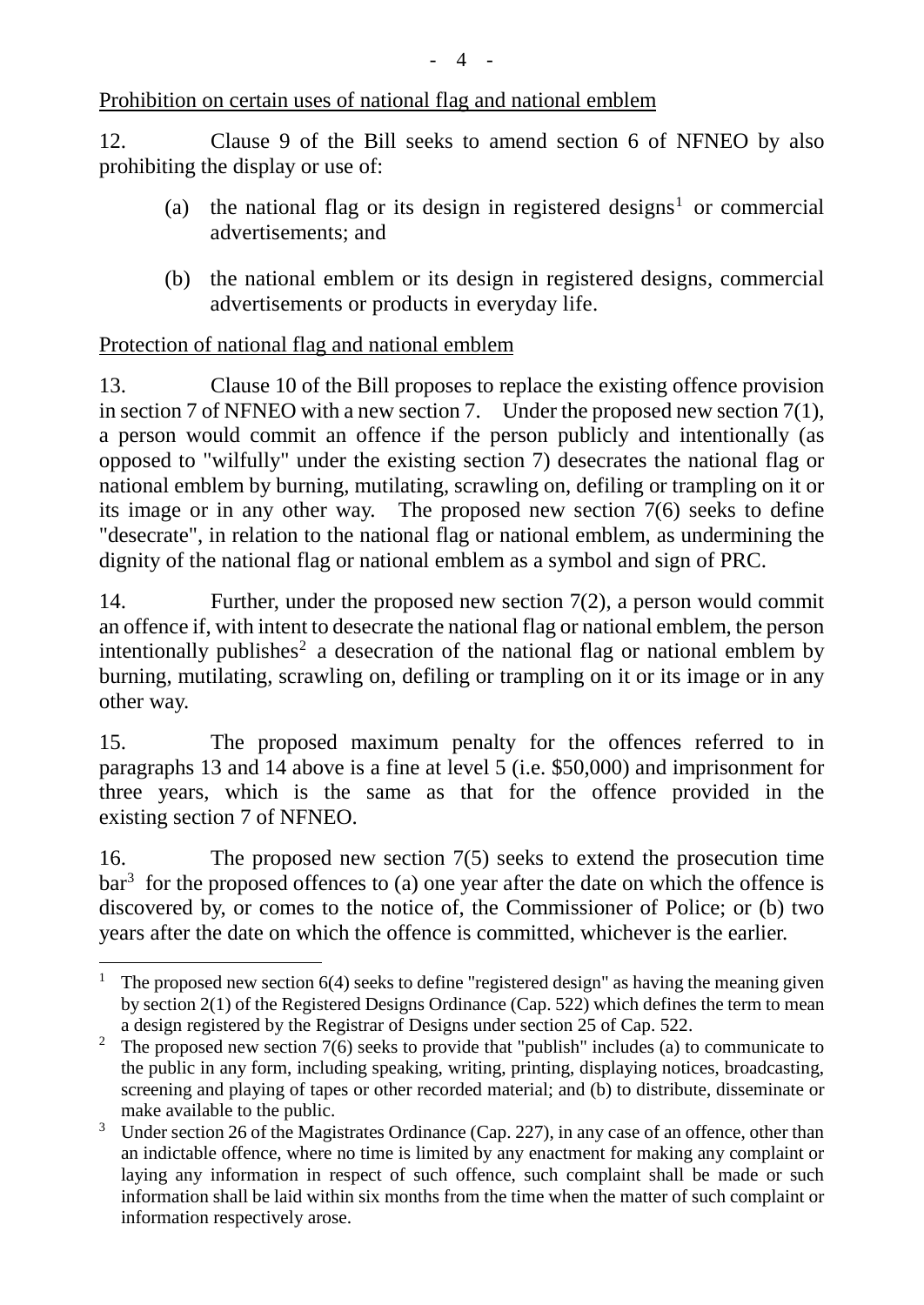Education in national flag and national emblem

17. Clause 11 of the Bill proposes to add a new section 7A to NFNEO to require the Secretary for Education ("Secretary") to give directions:

- (a) for the inclusion of the national flag and national emblem in primary education and in secondary education; and
- (b) to specified schools (i.e. schools that provide primary or secondary education, or nursery or kindergarten education) for matters relating to the daily display of the national flag and the weekly conduct of a national flag raising ceremony ("flag display and raising matters").

18. The proposed new section 7A also seeks to provide that for dealing with flag display and raising matters, post secondary education institutions must make reference to the directions given by the Secretary.

Requiring sound broadcasting and domestic television licensees to promote the national flag and national emblem

19. Clause 11 of the Bill also proposes to add a new section 7B to NFNEO to require domestic television and sound broadcasting licensees to promote in the licensed services the national flag, the national emblem and their designs by announcements or materials in the public interest.

# Conditions for flying the national flag at half staff, etc.

20. Clause 16 of the Bill seeks to amend Schedule 3 to NFNEO to provide for flying the national flag at half staff, raising and lowering the national flag, using the national flag at mourning ceremonies, and using the design of the national emblem in foreign affairs activities.

### Related amendments

21. Clause 17 of the Bill proposes to add a new section 8A to the Registered Designs Ordinance (Cap. 522) to the effect that a design would not be registrable if it consists of or contains the national flag, the national emblem or their designs, and clause 18 seeks to make a consequential amendment to section 12 of the Registered Designs Rules (Cap. 522A).

### Commencement

22. The Bill, if passed, would come into operation on the day on which the enacted Ordinance is published in the Gazette.